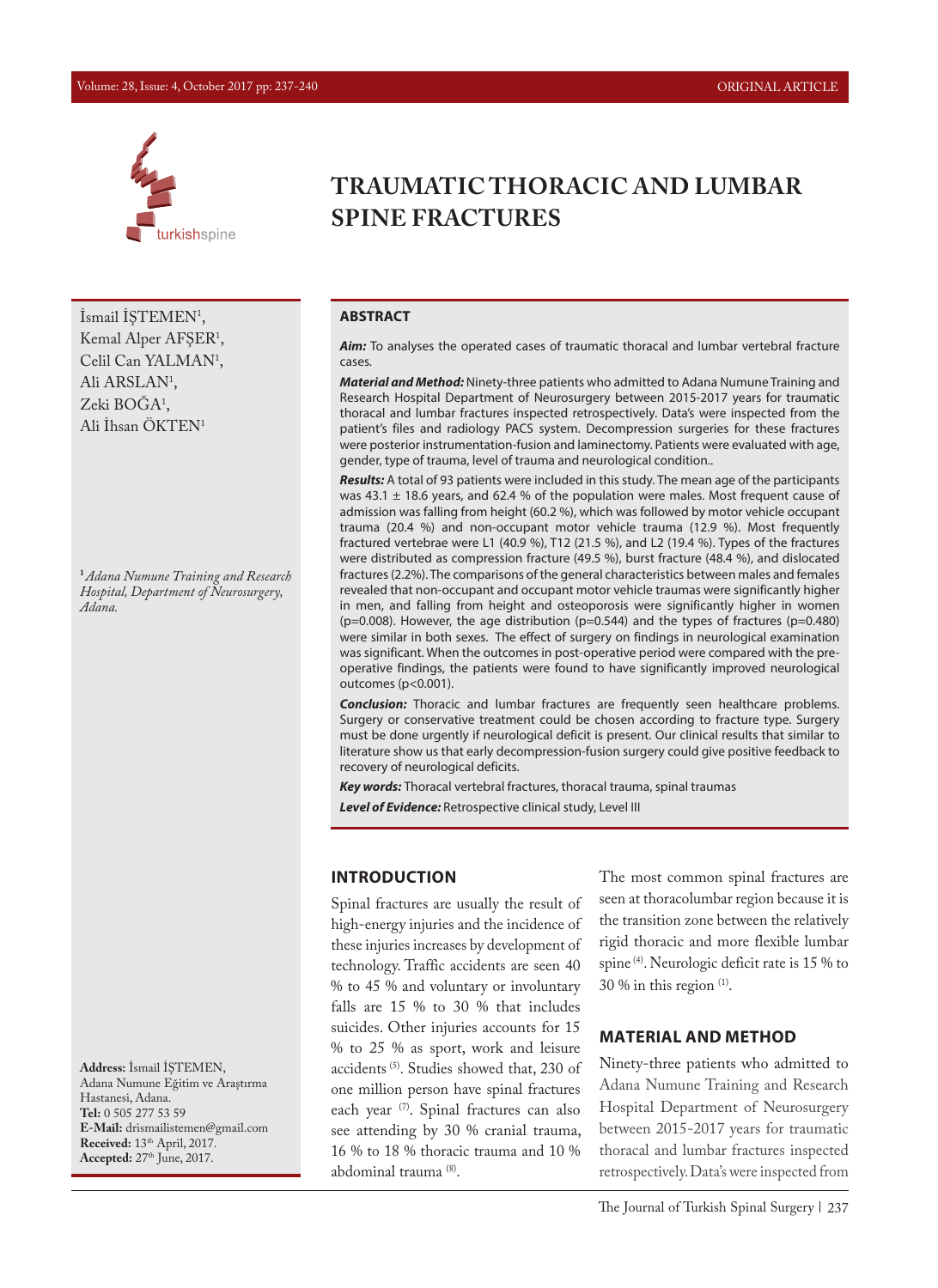the patients files and radiology PACS system. Decompression surgeries for these fractures were posterior instrumentationfusion and laminectomy (Figure-1,2,3,4). Patients were evaluated with age, gender, type of trauma, level of trauma and neurological condition.



**Figure-1.** Preoperative thoracal fracture sagittal CT image



**Figure-2.** Preoperative thoracal fracture axial CT image



**Figure-3.** Postoperative thoracal fracture sagittal CT image



**Figure-4.** Postoperative thoracal fracture axial CT image

# **STATISTICAL ANALYSES**

Numerical variables were presented as mean and standard deviation, and categorical variables were presented as frequency and percent. The comparisons between independent groups were conducted by Mann-Whitney U test for numerical variables, and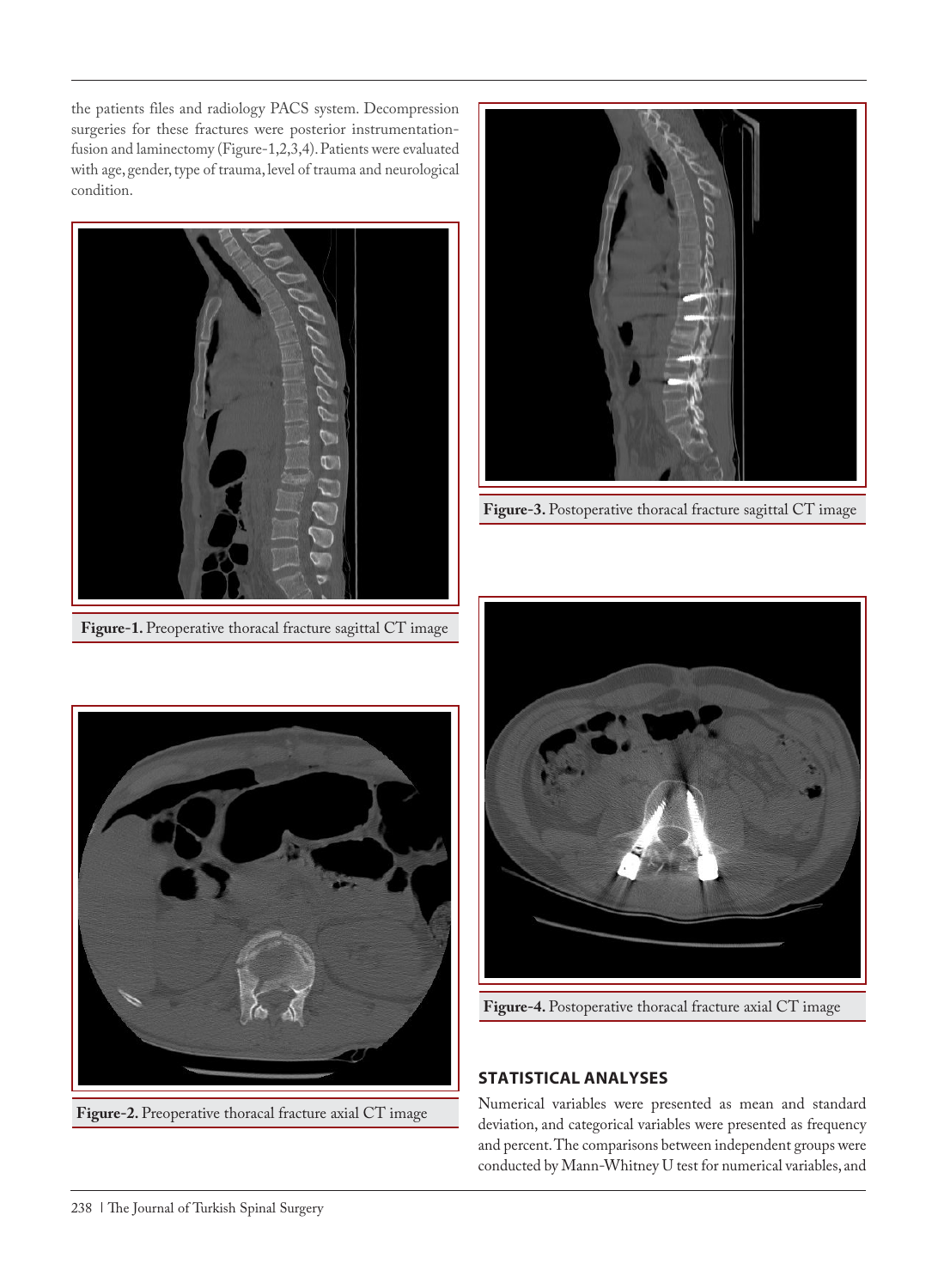Chi-square test for categorical variables. Changes in neurological examinations over time were tested by Friedman non-parametric analysis of variances. A Type-I error level of 5 % was considered as statistical significance in all analyses. The SPSS 21 software (IBM Inc., Armonk, NY, USA) was used for the statistical analyses in this study.

### **RESULTS**

A total of 93 patients were included in this study. The mean age of the participants was  $43.1 \pm 18.6$  years, and  $62.4$  % of the population were males. Most frequent cause of admission was falling from height (60.2 %), which was followed by motor vehicle occupant trauma (20.4 %) and non-occupant motor vehicle trauma (12.9%). Most frequently fractured vertebrae were L1 (40.9 %), T12 (21.5 %), and L2 (19.4 %). Types of the fractures were distributed as compression fracture (49.5 %), burst fracture (48.4 %), and dislocated fractures (2.2 %). General characteristics of the patients were presented in Table-1.

The comparisons of the general characteristics between males and females revealed that non-occupant and occupant motor vehicle traumas were significantly higher in men, and falling from height and osteoporosis were significantly higher in women (p=0.008). However, the age distribution (p=0.544) and the types of fractures (p=0.480) were similar in both sexes (Table-2).

The effect of surgery on findings in neurological examination was significant. When the outcomes in post-operative period were compared with the pre-operative findings, the patients were found to have significantly improved neurological outcomes (p<0.001).

**Table-1.** General characteristics of patients **Mean Standard Deviation** Age (years) 43.1 18.6<br> **n** % **n %** Gender *Male* 58 62.4 *Female* 35 37.6 Cause of admission *Non-occupant motor vehicle trauma* 12 12.9 *Motor vehicle occupant trauma* 19 20.4<br>*Falling down from height* 56 60.2 *Falling down from height* 56 60.<br> *Contusion* 4 4.3 *Contusion* 4 4.3<br>Osteoporosis 2 2.2 *Osteoporosis* 2 2.2 Level of injury  $T2$ *T2* 1 1.1 *I3*  $3 \t 3.2$ *T4* 4 4.3 *T5* 2 2.2 *T6* 3 3.2 *T7* 3 3.2 *T8* 4 4.3 *T9* 5 5.4 *T10* 5 5.4 *T11* 5 5.4 *T12* 20 21.5 *L1* 38 40.9 *L2* 18 19.4 *L3* 7 7.5 *L4* 7 7.5 *L5* 1 1.1 Type of fracture *Compression fracture* 46 49.5<br> *Burst fracture* 45 48.4 *Burst fracture* 45 48.<br>*Fracture and dislocation* 2 2.2 *Fracture and dislocation* 

**Table-2.** General characteristics of patients according to gender

|                                   | Male           |                   | Female         |           |             |
|-----------------------------------|----------------|-------------------|----------------|-----------|-------------|
|                                   | Mean           | <b>SD</b>         | Mean           | <b>SD</b> | $\mathbf p$ |
| Age (years)                       | 42             | 18.3              | 44.8           | 19.2      | 0.544       |
|                                   | $\mathbf n$    | $\%$              | $\mathbf n$    | $\%$      |             |
| Cause of admission                |                |                   |                |           | 0.008       |
| Non-occupant motor vehicle trauma | 10             | 17.2              | 2              | 5.7       |             |
| Motor vehicle occupant trauma     | 15             | 25.9              | 4              | 11.4      |             |
| Falling down from height          | 29             | 50                | 27             | 77.1      |             |
| Contusion                         | 4              | 6.9               | ۰              |           |             |
| Osteoporosis                      |                | $\qquad \qquad -$ | $\overline{2}$ | 5.7       |             |
| Type of fracture                  |                |                   |                |           | 0.480       |
| <b>Burst</b> fracture             | 26             | 44.8              | 19             | 54.3      |             |
| Compression fracture              | 30             | 51.7              | 16             | 45.7      |             |
| Fracture and dislocation          | $\overline{2}$ | 3.4               | ۰              |           |             |